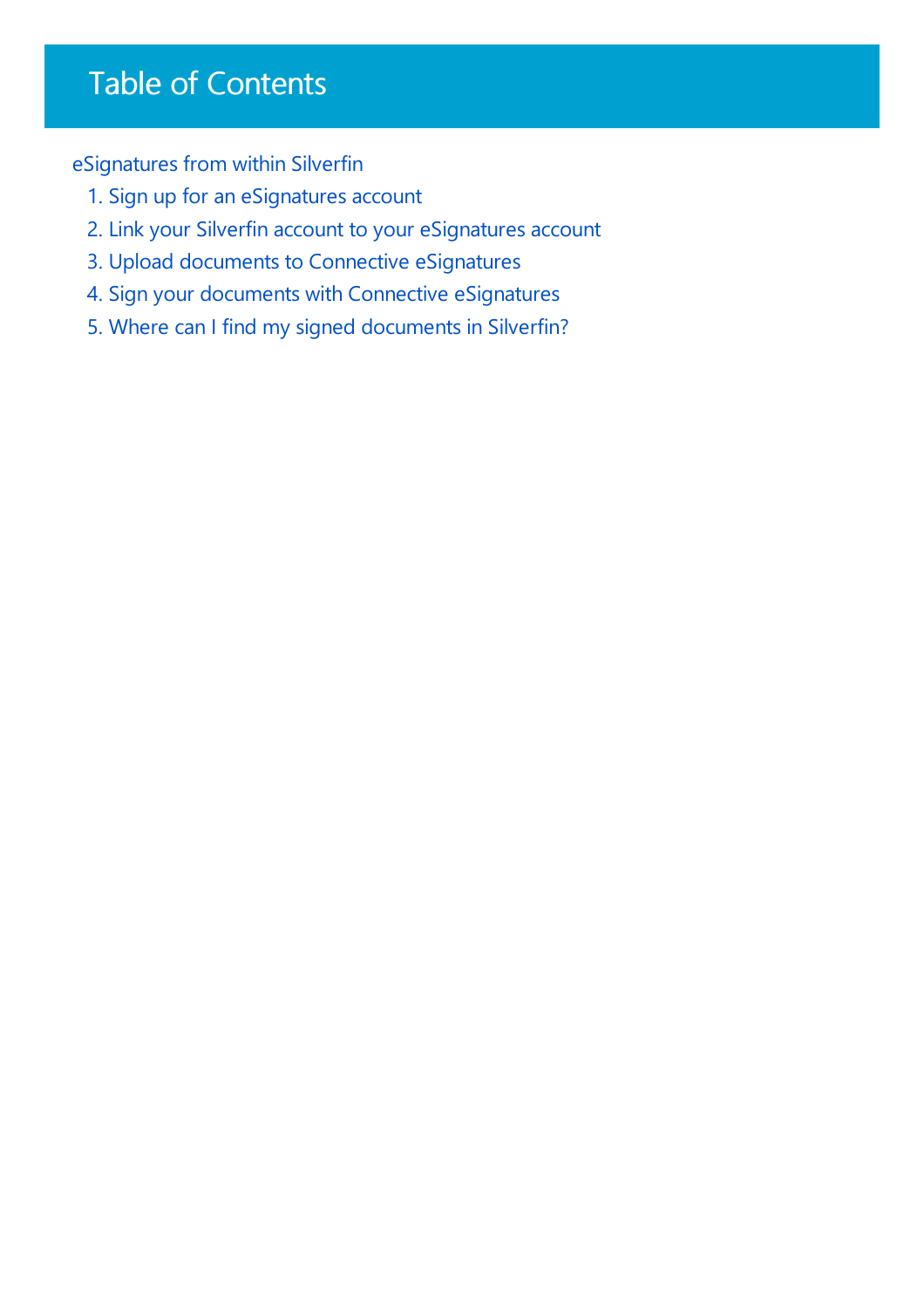## <span id="page-1-0"></span>1. Sign up for an eSignatures account

To send documents for signing as a Silverfin user, you need to sign up for an eSignatures account.

**Note**: if you already received your eSignatures credentials from your administrator, please skip this step.

- Open your eSignatures environment in a Web browser. If you don't know the URL, contact your administrator.
- Click **Register here** at the bottom of the page.



- Fill out your personal information:
	- First name
	- Last name
	- Company (Optional)
	- Email address

**Important:** the email address must be unique. If another user with the same email address already exist in your eSignatures solution, no confirmation email will be sent after you've completed the registration form.

- Enter a password of your choice and confirm the password. The password must meet the following requirements:
	- o Contain at least 6 characters, and no more than 127 characters
	- o Contain at least 1 uppercase letter
	- Contain at least 1 lowercaseletter
	- Contain at least 1 number
	- o Contain at least 1 special character (e.g. whitespace, symbol, etc.)
- Read theterms and conditions,and then select **I have read and agree to the terms and conditions**.
- Click **Register**.

An email will be sent to your email account.

• Open the email you received from your eSignatures solution.

**Tip**: if you don't see the email in your Inbox, check your Spam or Junk folder.

- $\bullet$  Click the secure link in the email to complete the registration.
- **•** In the window that opens, click **Confirm registration**.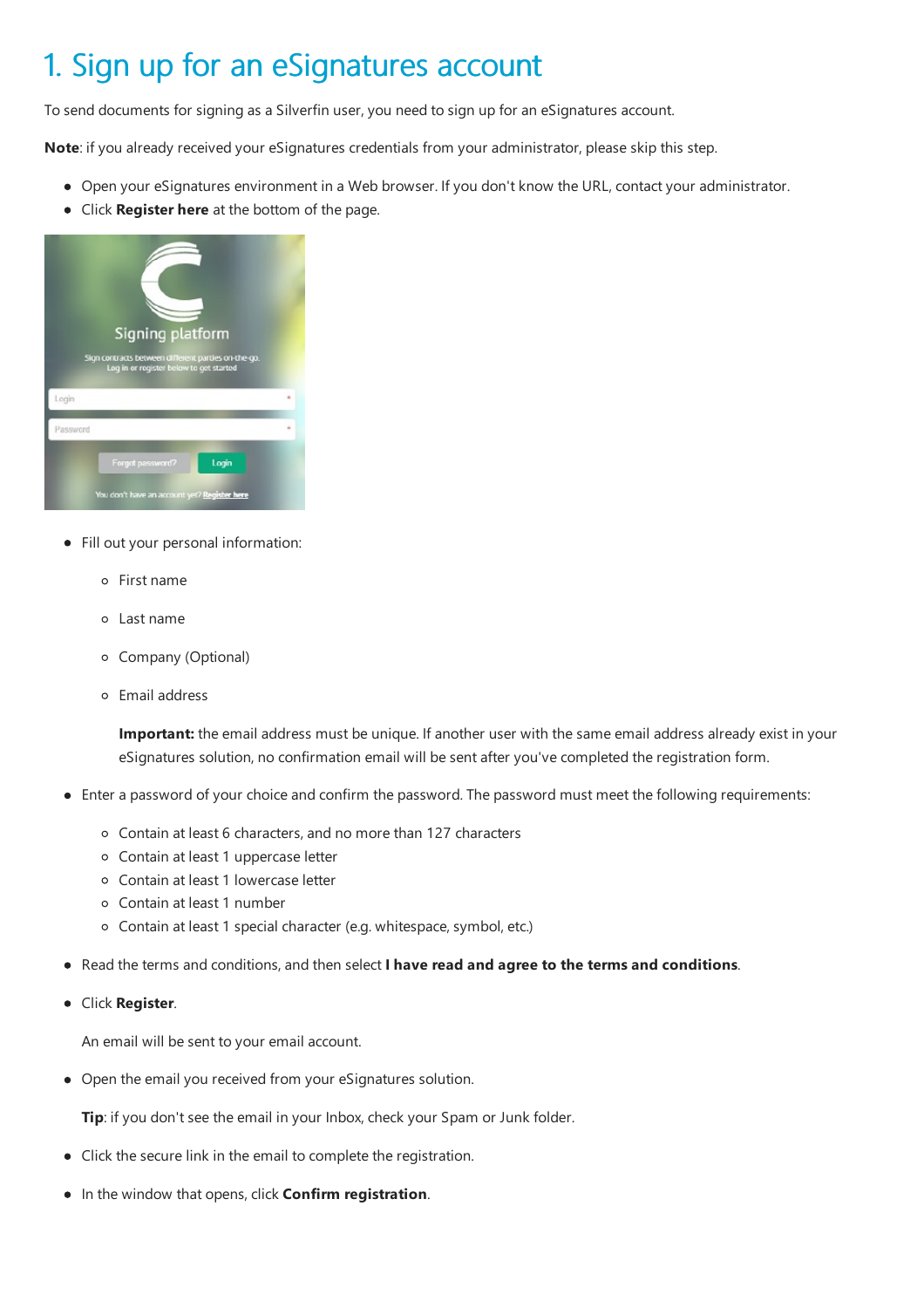## <span id="page-2-0"></span>2. Link your Silverfin account to your eSignatures account

Once you've signed up for an [eSignatures](#page-1-0) account, you need to link it to your Silverfin account.

**Prerequisite:** your administrator must have made the connector available for the linking to work. To check the availability, contact your administrator.

#### Step 1: Silverfin credentials

Go to <https://connective.comax.be>.

Attention: If you're using an SSO integration with Silverfin, you need to use the following link:

<https://connective.comax.be?sso=><'domain'> where <'domain>' is the domain used for the Silverfin SSO integration.

Click **Sign in to Silverfin**.

### Create Silverfin - Connective link



Enter your **Silverfin username** and **password**,and click **Login**.

|              | <b>Sign In</b>        |  |
|--------------|-----------------------|--|
|              |                       |  |
| <b>Email</b> |                       |  |
| Password     |                       |  |
|              |                       |  |
| Login        |                       |  |
|              |                       |  |
|              |                       |  |
|              | Forgot your password? |  |

You are now asked to authorize Comax to useyour account. Click **Authorize** to do so.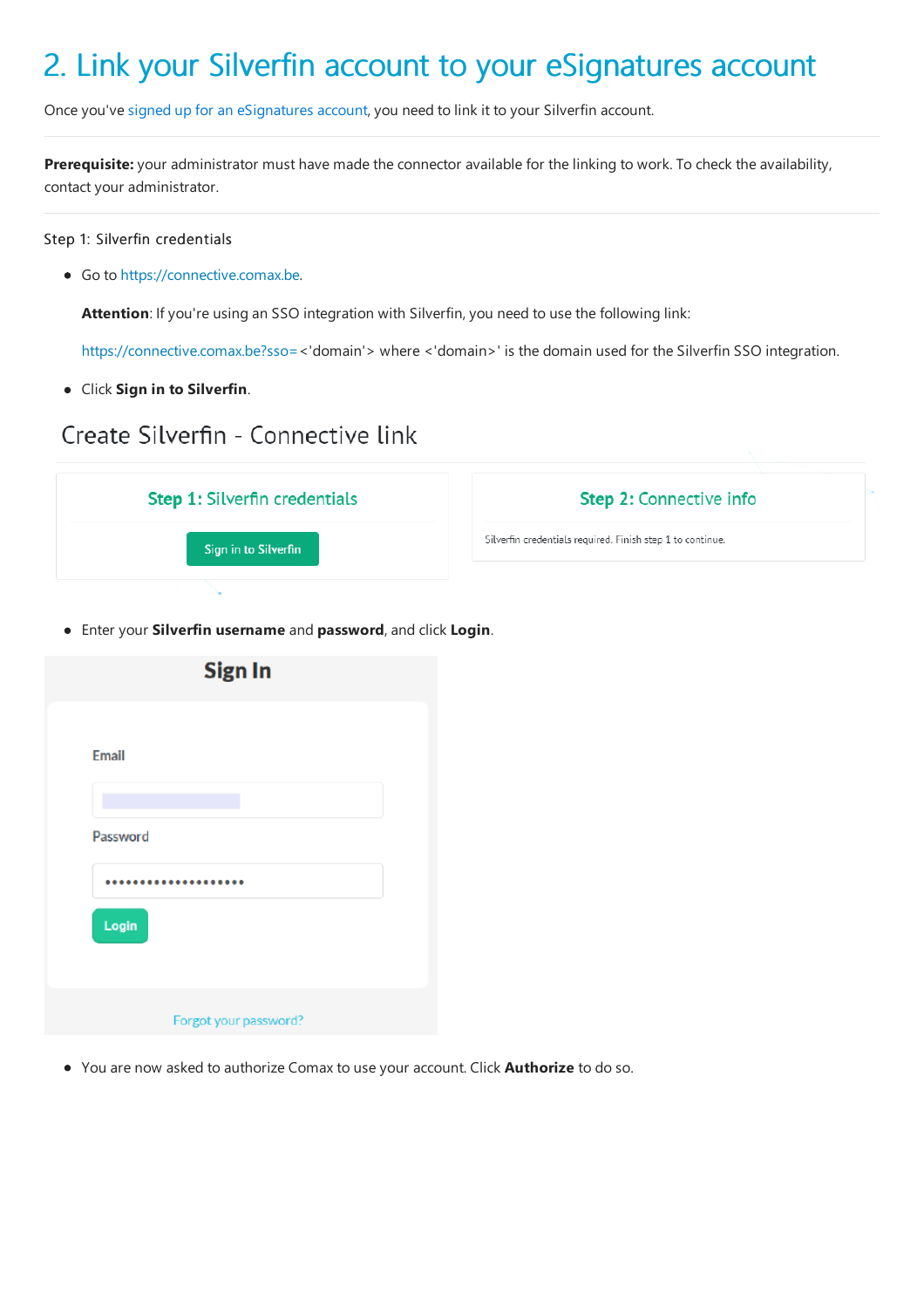### **Authorization required**

#### Authorize Comax to use your account?

This application will be able to:

- · know your email address
- · read all documents
- · write to documents
- · read financial information
- create links in the application
- · read basic information of your firm

| Authorize |
|-----------|
| Deny      |

Step 2: Connective info

- Enter your **Connective username**.This is theemail address you used to sign up for an eSignatures account.
- **Select a preferred language**. The eSignatures interface will be displayed in this language.
- Selecta **document group** to which your documents will be uploaded. By default, this is **My Documents**.
- Then click **Link accounts**.

### Create Silverfin - Connective link

| <b>Step 1: Silverfin credentials</b> | Step 2: Connective info                                       |
|--------------------------------------|---------------------------------------------------------------|
| $\checkmark$ Logged in as:           | Connective username                                           |
|                                      | Enter your Connective username here                           |
|                                      | Language                                                      |
|                                      | Choose a preferred language                                   |
|                                      | My Documents                                                  |
|                                      | Choose a document group to which your documents will be added |
|                                      | Link accounts                                                 |
|                                      |                                                               |

 $\bullet$  When the link was successful, the following message is displayed:

| Link succesful!                                                                                                                |                        |
|--------------------------------------------------------------------------------------------------------------------------------|------------------------|
| Silverfin and Connective were linked succesfully. You can now send files directly to Connective from your Silverfin documents. |                        |
| More information:                                                                                                              |                        |
| Silverfin account:                                                                                                             |                        |
| Connective account: documentation.connective@gmail.com                                                                         |                        |
| Selected language: English                                                                                                     |                        |
| Selected document group: My Documents                                                                                          |                        |
| Go to Silverfin<br>67 X L V                                                                                                    | <b>Open Connective</b> |

- **Click Go to Silverfin** to open your Silverfin environment and create a [document](#page-5-0) for signing.
- **Or click Open Connective** to open Connective eSignatures.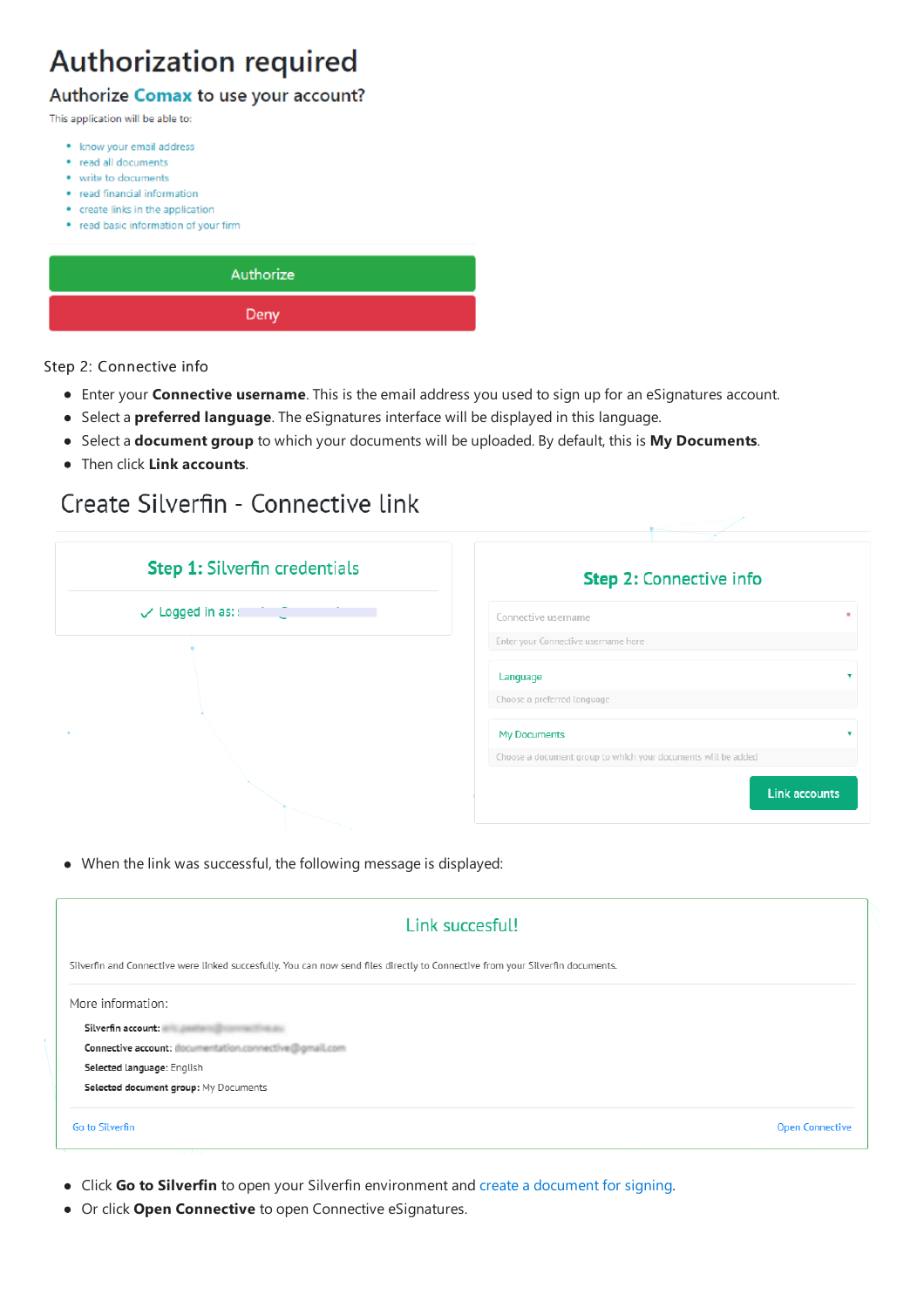## 3. Upload documents to Connective eSignatures

Onceyour Silverfin and eSignatures accounts arelinked,you can upload a **document**, or a **folder of documents**, to Connective eSignatures and send them for signing.

- Log in to your Silverfin environment.
- Open the **document** you want to be signed.
- Or, if you want to upload multiple documents simultaneously: create a folder, move your documents to the folder and open it.

**Important:** make sure all documents contain appropriate sign markers.

 $\bullet$  Then, click the **Actions** list and click **Connective eSignatures**.

**Note**: when sending folders, you need to send the entire folder. It's currently not supported to select only a few documents within a folder and then try to send them.

| С | ⊠<br>847269398<br><b>Test Dossier</b><br>12/2017<br><b>Documents</b><br>Reports<br>Export<br>$\checkmark$ |                                   | Q | er | Δ | 2 | $\bullet$ |
|---|-----------------------------------------------------------------------------------------------------------|-----------------------------------|---|----|---|---|-----------|
|   | Documents $\rightarrow$ Jaarverslag                                                                       | Edit<br>Actions $\star$           |   |    |   |   |           |
|   | <b>Jaarverslag</b><br>created by si on 09/08/2018                                                         | Connective<br>eSignatures<br>Move |   |    |   |   |           |
|   |                                                                                                           | Preview<br>Download as .docx      |   |    |   |   |           |
|   | Audit-comité<br>∩                                                                                         | Create template                   |   |    |   |   |           |
|   | Beursgenoteerde vennootschap                                                                              | <b>Delete</b>                     |   |    |   |   |           |
|   | Datum dient ingevuld te worden voor correcte weergave handtekeningen<br>(≙                                |                                   |   |    |   |   |           |

**Tip**: if the **Connective eSignatures** button is not available, you may be trying to send unsupported document types, or you selected only a few documents within a folder as explained above. Consult the table hereunder for the supported Silverfin document types.

If you selected a supported document type and the **Connective eSignatures** button is still not available, contact your administrator.

| <b>ENGLISH</b>                                                                        | <b>FRENCH</b>                                                                      | <b>DUTCH</b>                                    |
|---------------------------------------------------------------------------------------|------------------------------------------------------------------------------------|-------------------------------------------------|
| General company information                                                           | Coordonnées de l'entreprise                                                        | Bedrijfsparameters                              |
| Reports to the managing director(s) board of<br>directors (as preparation for the GM) | Rapport du (des) gérant(s) du conseil<br>d'administration (en préparation de l'AG) | Raad van bestuur                                |
| Minutes of the general meeting                                                        | Rapport de l'assemblée générale                                                    | Verslag van algemene<br>vergadering             |
| Postponement of the general meeting                                                   | Prorogration de l'assemblée générale                                               | Verslag van uitstel van<br>algemene vergadering |
| Annual financial statement                                                            | Rapport annuel                                                                     | Jaarverslag                                     |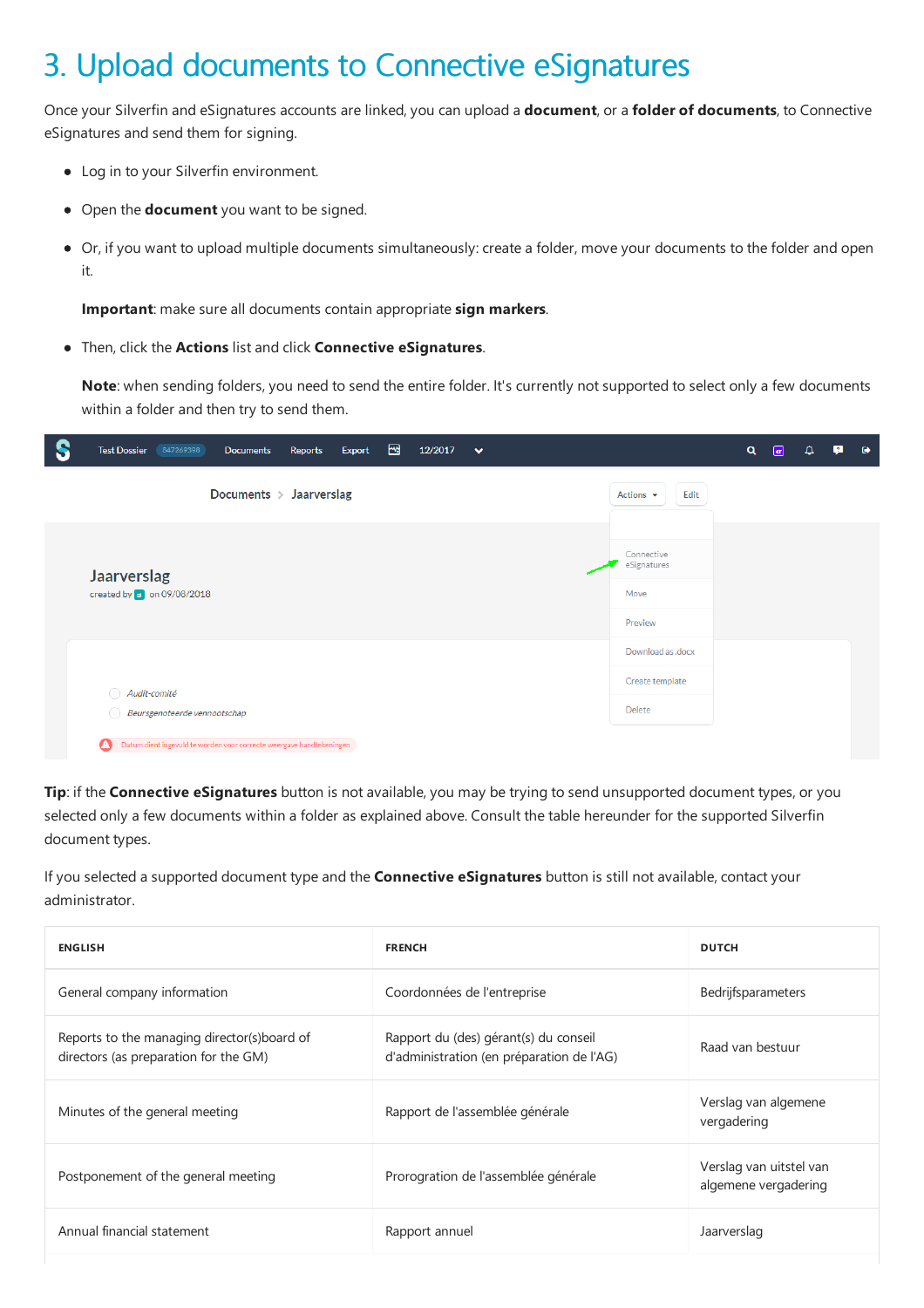<span id="page-5-0"></span>

| <b>ENGLISH</b>  | <b>FRENCH</b>   | <b>DUTCH</b>                           |
|-----------------|-----------------|----------------------------------------|
| Special meeting | Rapport spécial | Bijzonder verslag<br>alarmbelprocedure |

• After you clicked **Connective eSignatures**, wait for a moment while the document (folders) are being sent.



#### 3.1 Sign locations

The sign locations are retrieved automatically, and must now be completed.

The number of sign locations per document are indicated next to the document name.

If you uploaded a folder of documents, the different documents arelisted alphabetically.

| <b>Sign Locations</b>                                                      |  |
|----------------------------------------------------------------------------|--|
| Enable sequential signing (drag forms below to sort)                       |  |
| Minutes of the general meeting: test5 (Location 1/1)<br>$\checkmark$       |  |
| Verslag uitstel algemene vergadering: test5 (Location 1/1)<br>$\checkmark$ |  |

Tip: If no sign markers are found, an error message is displayed and you won't be able to complete the upload process. Return to Silverfin and fix your documents.

#### **To complete a sign location:**

- $\bullet$  Expand the required sign location.
- Select the signing type(s) you want to signer to choose from. When you select multiple types, the signer may choose any of them to sign the document.

**Tip**: see **What are the different signing [methods?](https://documentation.connective.eu/en-us/eSignatures5.4/SigningMethods.html)** in theeSignatures User Documentation for moreinformation.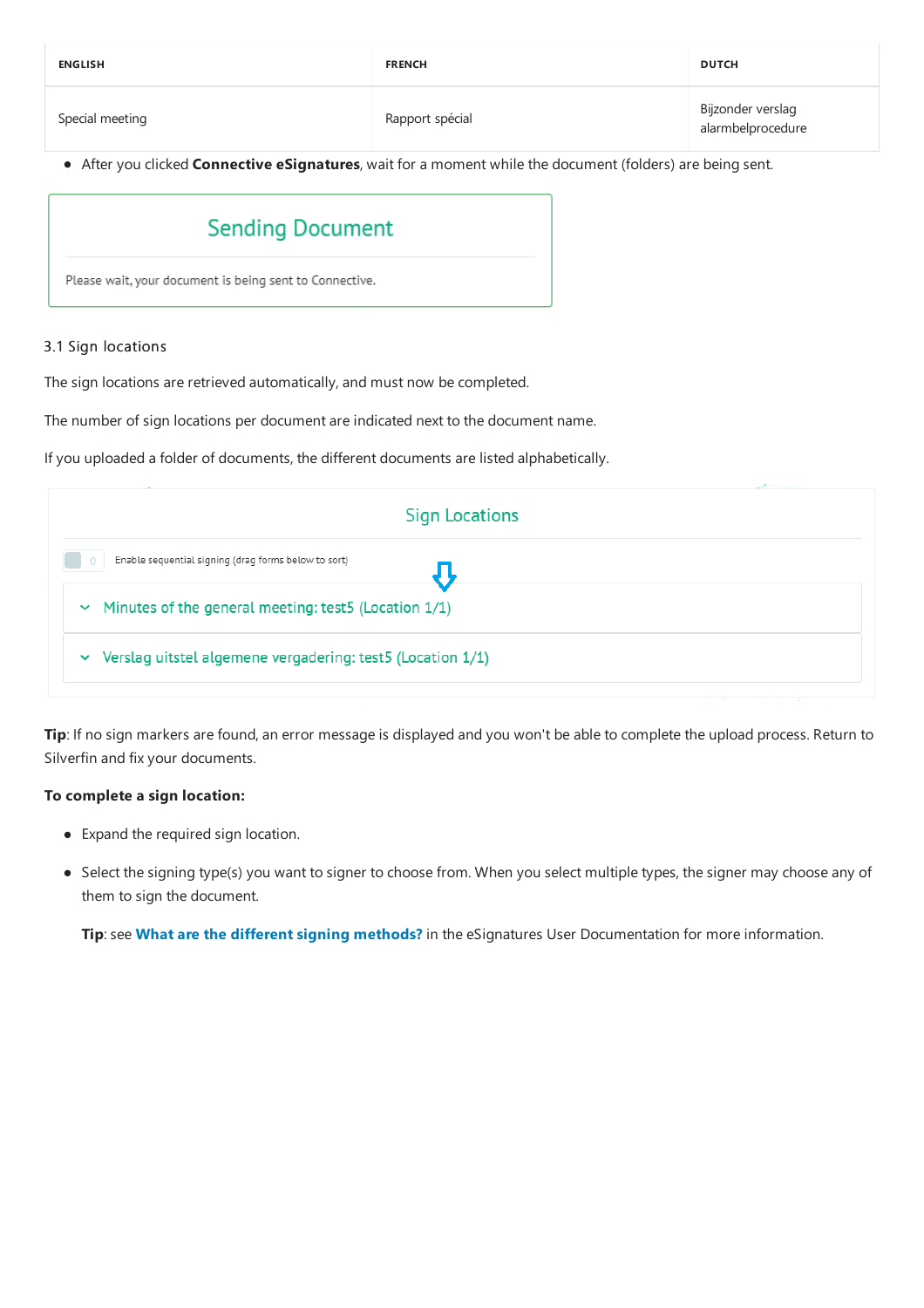| Enable sequential signing (drag forms below to sort)<br>$\sim$ Minutes of the general meeting: test5 (Location 1/1)<br>Select allowed signing methods<br>Manual<br>Beld<br>ManualBeld<br>SmsOtp<br>MailOtp<br>Idin<br>Biometric |     |
|---------------------------------------------------------------------------------------------------------------------------------------------------------------------------------------------------------------------------------|-----|
|                                                                                                                                                                                                                                 |     |
|                                                                                                                                                                                                                                 |     |
|                                                                                                                                                                                                                                 | - * |
|                                                                                                                                                                                                                                 |     |
|                                                                                                                                                                                                                                 |     |
|                                                                                                                                                                                                                                 |     |
|                                                                                                                                                                                                                                 |     |
|                                                                                                                                                                                                                                 |     |
|                                                                                                                                                                                                                                 |     |
|                                                                                                                                                                                                                                 |     |
| BeLawyer                                                                                                                                                                                                                        |     |
| Itsme                                                                                                                                                                                                                           |     |
| OpenIdConnect:OIC                                                                                                                                                                                                               |     |
| Phonenumber                                                                                                                                                                                                                     |     |

- Enter the signer's data:
	- First name
	- Last name
	- o Fmail address
	- Telephone number, including country code

(Only mandatory when **SmsOtp** is selected as signing type)

#### 3.1.1 Arrange the signers (optional)

When multiple signers need to sign the document, multiple sign locations are retrieved. By default, the order in which the different signers sign doesn't matter. They all sign in parallel.

If you want to definea fixed signing order, select**Enable sequential signing**.Then drag the different signers to their desired position. In this case a signer won't be able to sign the document if their preceding signer hasn't signed it yet.

#### 3.2 Connective info (optional)

In the **Connective info** section you configure the signer's **preferred language**, and the **document group** to which the document will be uploaded.

The emails the signer will receive and the signing page will be displayed in the language you select here.

|                             | Connective info                                               |  |
|-----------------------------|---------------------------------------------------------------|--|
| Dutch                       |                                                               |  |
| Choose a preferred language |                                                               |  |
| My Documents                |                                                               |  |
|                             | Choose a document group to which your documents will be added |  |

#### 3.3 Extra receivers (optional)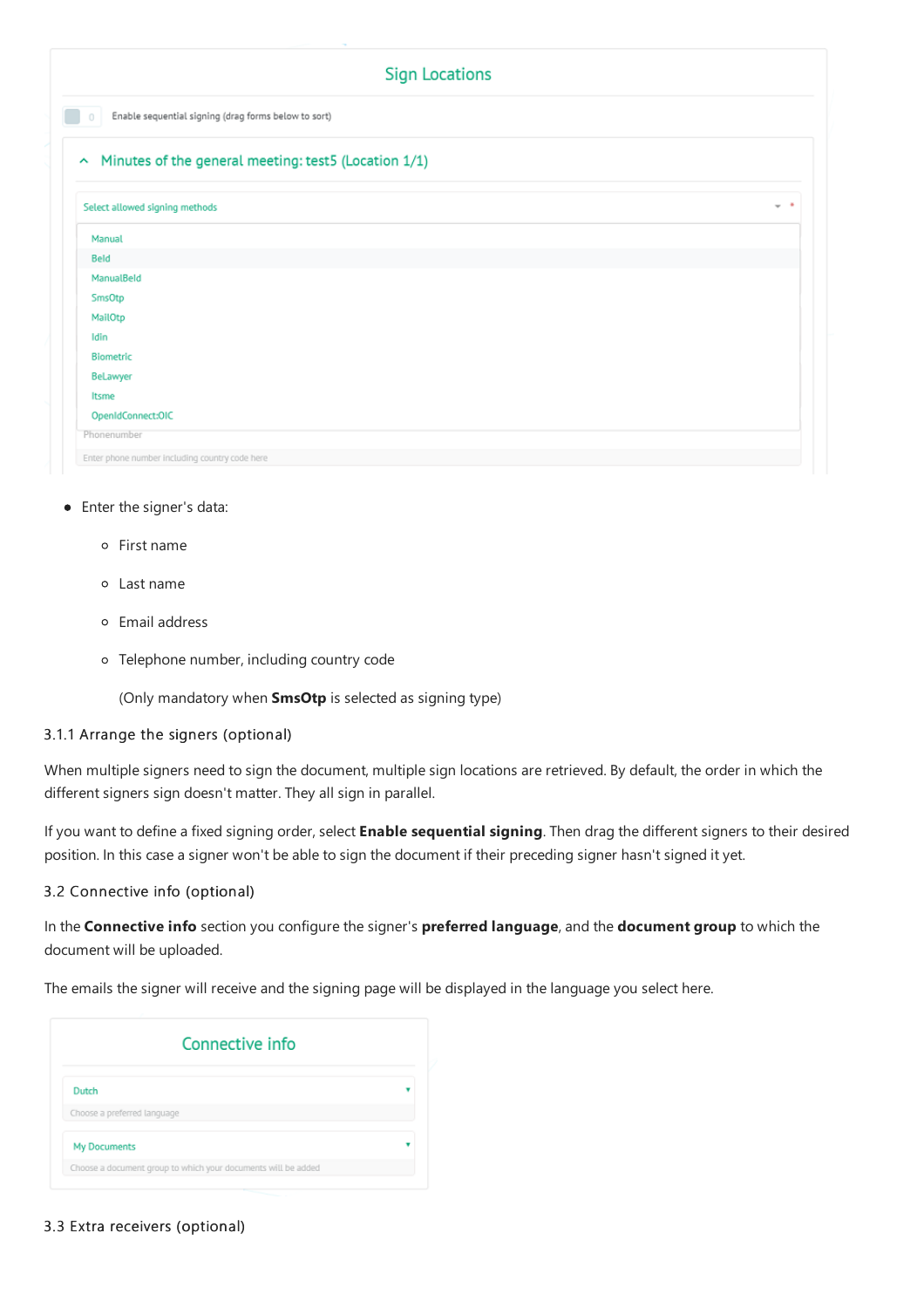A copy of the fully signed document is automatically sent to the signer, once he or she has signed.

If you want other people to receive the signed document as well, add them as receiver.

#### **To do so:**

Click **Add receiver**.

| <b>Extra receivers</b> |                     |
|------------------------|---------------------|
|                        | <b>Add receiver</b> |

Enter thereceiver's **first name**, **last name** and **email address**.

| First name                   | ٠ | ٠<br>Last name              |
|------------------------------|---|-----------------------------|
| Enter signer first name here |   | Enter signer last name here |
| Email address                |   | w                           |
| Enter email address here     |   |                             |

#### 3.4 Send the document

 $\bullet$  When you're done, click **Send Documents**. The signers now receive a secure email with a link to the document they need to sign.

See **4. Sign your document with Connective [eSignatures](#page-9-0)** for moreinformation.

- Click **Back to Silverfin** to send more documents.
- **•** Or click **Open Connective** to open the eSignatures WebPortal directly to sign documents.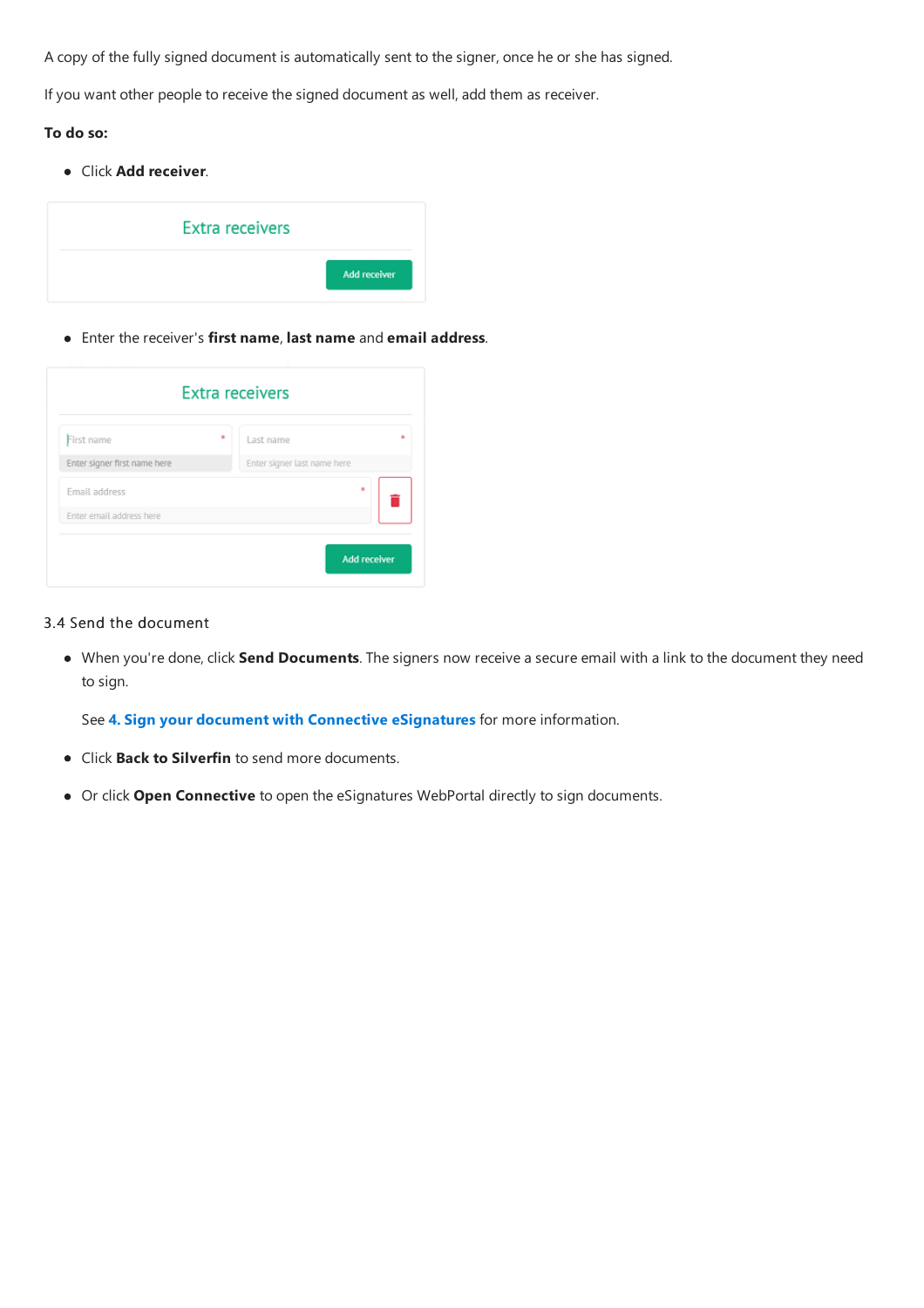# 4. Sign your documents with Connective eSignatures

In this section you'll learn how to sign a Connective eSignatures document step-by-step.

- Open the email you received from your eSignatures solution.
- Click the secure link inside the email. The document will open in a new tab in your default web browser.

Important: this link will only work once. Once you've clicked it, you need to sign or reject the document. If the link expired, click **Request a new email** to receivea new link.

Please sign your document or package with name SAMPLE CONTRACT Inbox x

| $\sim$ | esigner@connective.be<br>to me $-$                                                       |                                                                                                                                                               |
|--------|------------------------------------------------------------------------------------------|---------------------------------------------------------------------------------------------------------------------------------------------------------------|
|        | Dear John Smith.                                                                         |                                                                                                                                                               |
|        | Please click on the link below to sign your document or package (Name: SAMPLE CONTRACT): | https://www.esignatures.eu/signinit?packageSignId=7a6bdd06-59b7-4c8b-8bd5-0a2c36b2de72&token=dcV7g Gn1Bgui1Dc5Y-lpySdyADo3TdYiU4TLwANbv0mhwBJoBrpg286Qc55m2j4 |
|        | Kind Regards,<br>John Smith for Connective                                               |                                                                                                                                                               |

• Read the entire document and scroll down to the last page. If your package contains multiple documents, the start of each document is indicated by a header. The header also indicates how many documents the package contains, and which document your are viewing.



When you'vescrolled down to thelast page, thecheckbox **I declare that I have read all documents** now becomes available. Check itand then click **Start signing**.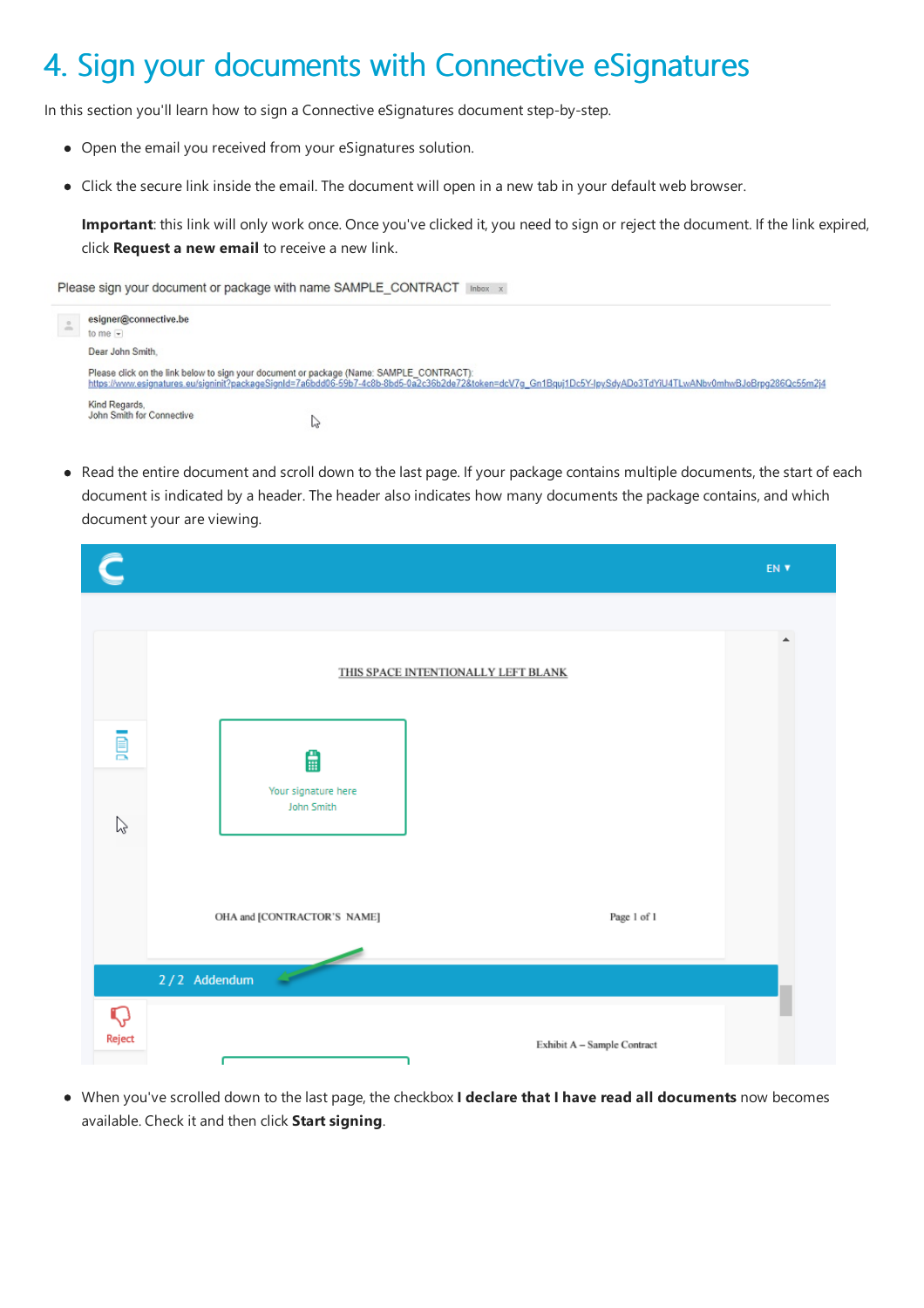<span id="page-9-0"></span>

| $\mathbb Q$<br>Reject<br>THIS SPACE INTENTIONALLY LEFT BLANK<br>ਉ<br>Your signature here<br>John Smith | 目 |  |
|--------------------------------------------------------------------------------------------------------|---|--|
|                                                                                                        |   |  |
|                                                                                                        |   |  |
|                                                                                                        |   |  |
| OHA and [CONTRACTOR'S NAME]<br>Page 1 of 1                                                             |   |  |

#### Choice of signing

If multiplesigning methods have been defined,you are prompted to **select a signing method**.Selectyour preferred signing method,and then click **Next**.

| Select a signing method.                                            |  |   |
|---------------------------------------------------------------------|--|---|
| Signing field 1 of SAMPLE_CONTRACT                                  |  | ≣ |
|                                                                     |  |   |
| Select one of the available signing methods below and click 'Next'. |  |   |

#### Install the Connective browser package

Depending on the signing method that was defined for you, you might be prompted to install the Connective browser package. The Connective browser package is required on Windows and macOS when using any signing method that requires additional hardware:

- **eID signing**: requires and eID card reader
- **BeLawyer signing**: requires a transparent card reader
- **Biometric signing**: requires a biometric signing pad



To learn how to install the Connective browser package, seethe **Browser [package](file:///C:/Users/david.gillard/Desktop/DFM/connective/_site/_site/BrowserPackage2.0.6/ConnectiveBrowserPackage.html) section** on the documentation website.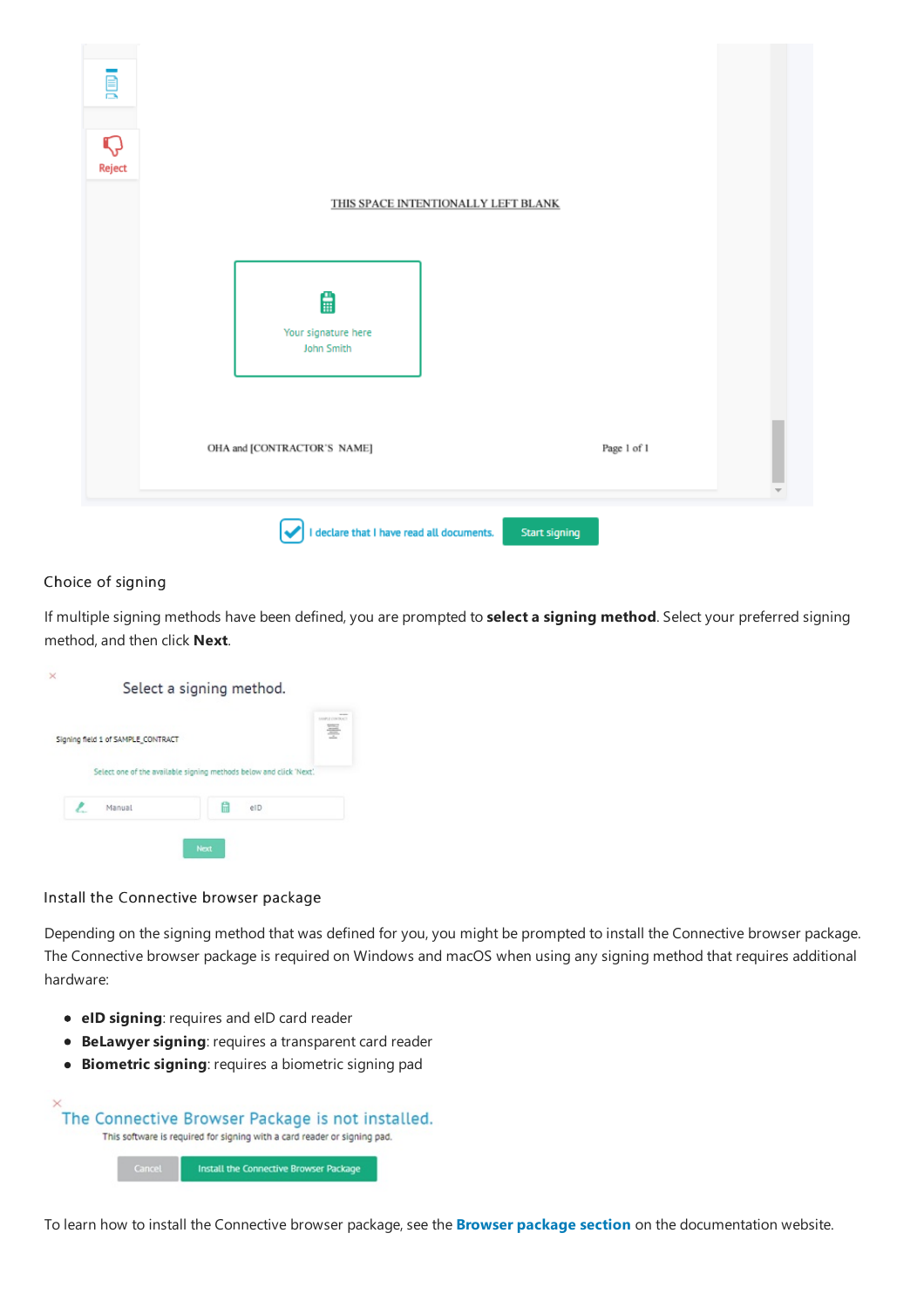**Note:** when using Internet Explorer, do *not* use Compatibility View. This is not supported by the Connective browser package.

#### Sign the document

Once the browser package has been installed, follow the instructions on the screen to sign your document.